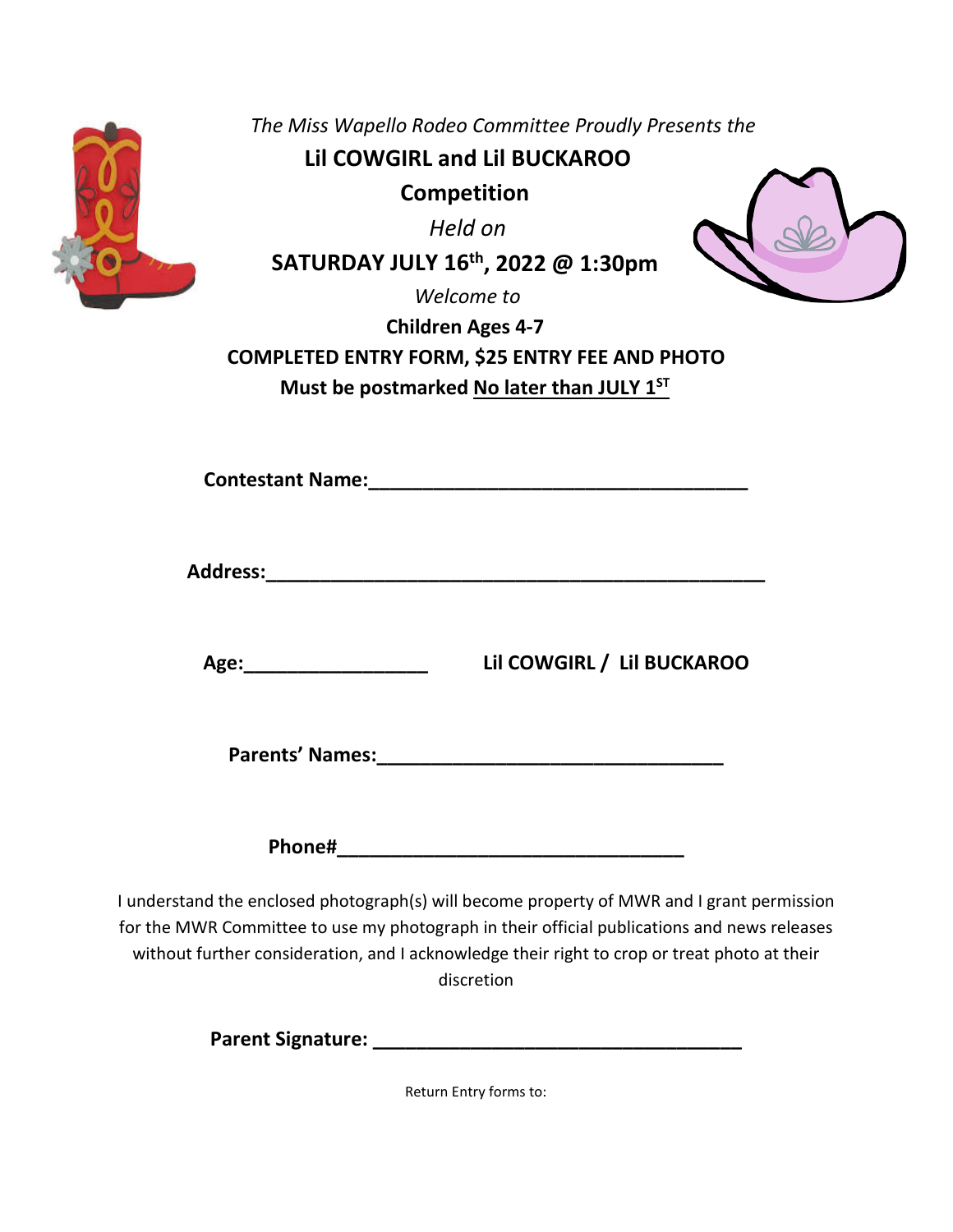Allie Hagberg Miss Wapello Rodeo Committee 9124 M Ave Wapello, Iowa 52653 For More information, Contact: alliehagberg@gmail.com

**Childs Name: \_\_\_\_\_\_\_\_\_\_\_\_\_\_\_\_\_\_\_\_\_\_\_\_\_\_\_\_\_\_\_\_\_\_\_\_\_\_\_\_\_\_\_\_\_\_\_**

Who will be in the audience watching?

What is your favorite rodeo event?

Tell us about your child. What is their favorite pet, TV show, movie, food, hobby, activity, etc.?

What will your talent be?

Additional comments: